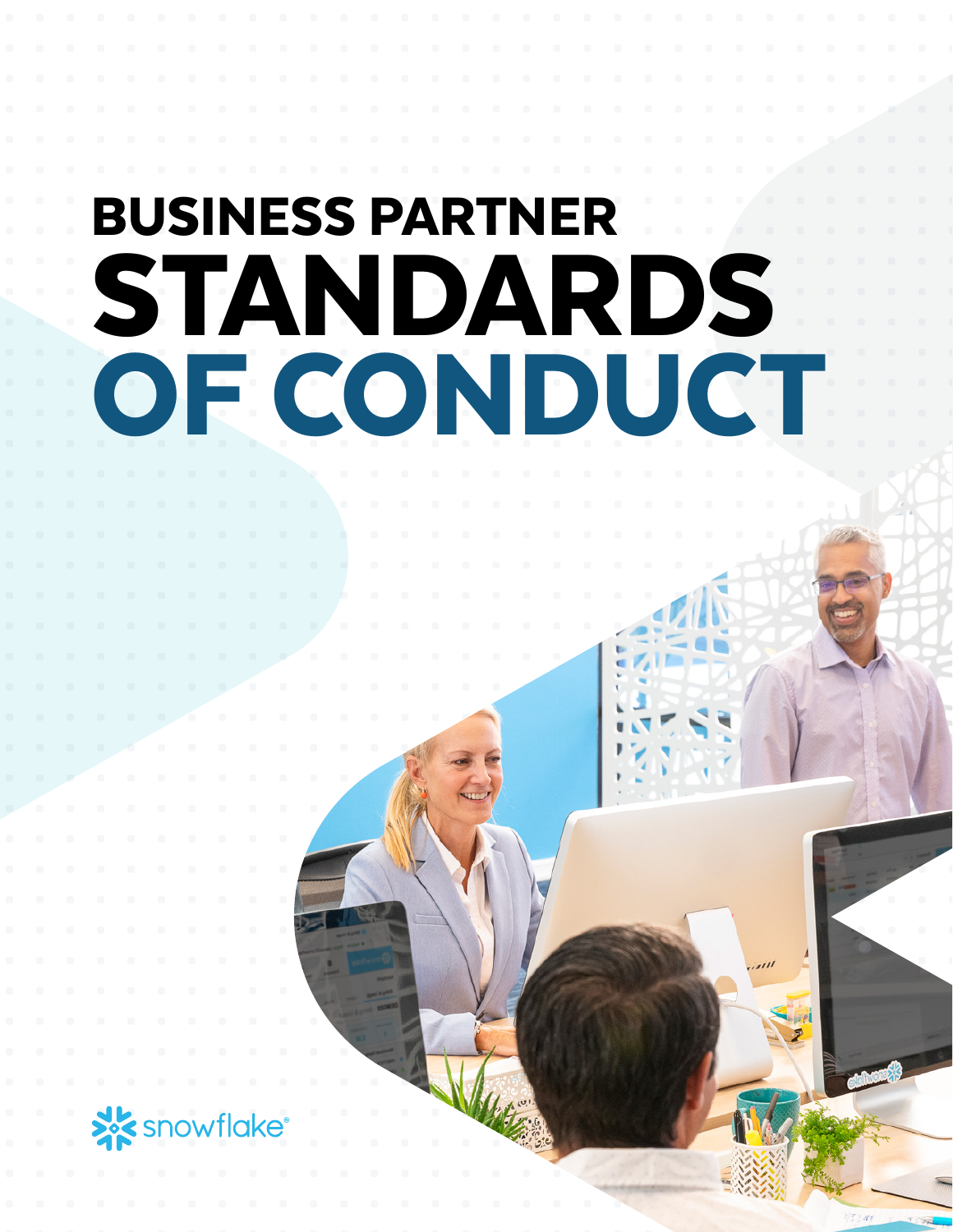Snowflake's identity and success is built on our foundation of integrity, honesty, and ethical conduct. Our foundation depends not only on our own employees but also upon our forming relationships with business partners who share our commitment to ethical business practices. These Snowflake Business Partner Standards of Conduct ("Standards") articulate our own commitment and our expectations of our business partners.

# Integrity and Compliance with Laws

# Anti-Corruption

Snowflake business partners must not permit or engage in any form of corruption, extortion, or bribery – whether they are working with government officials or solely in the private sector. Snowflake business partners must not offer, give, or authorize any gift, loan, fee, reward, bribe, or other advantage to any customer, government official, government employee, or Snowflake employee to improperly influence any action or decision. All Snowflake business partners must follow applicable international anti-corruption laws, including the U.S. Foreign Corrupt Practices Act ("FCPA"), the UK Bribery Act, and the OECD Convention on Combating Bribery of Foreign Public Officials in International Business Transactions.

# Fair Competition

While Snowflake competes vigorously in all of its business activities, we are committed to dealing fairly with our customers and competitors. Snowflake business partners must never propose, discuss, exchange information regarding, or enter into an understanding or agreement, with any competitor concerning:

- Costs, prices, discounts or other terms or conditions of sale;
- Profits or profit margins;
- Allocation of product, customers, markets, or territories;
- **Example 1** Limitations on production or supply;
- Boycotts of customers or suppliers; or
- Bids or the intent to bid.

## Honest and Accurate Dealings

Snowflake business partners must not make any false representations in connection with any Snowflake transaction including, but not limited to, oral misrepresentations of fact or the promotion or utilization of false documentation such as non-genuine customer purchase orders, fraudulent or forged contracts, forged letters of destruction or any other false or inaccurate records.

#### BUSINESS PARTNER STANDARDS OF CONDUCT 2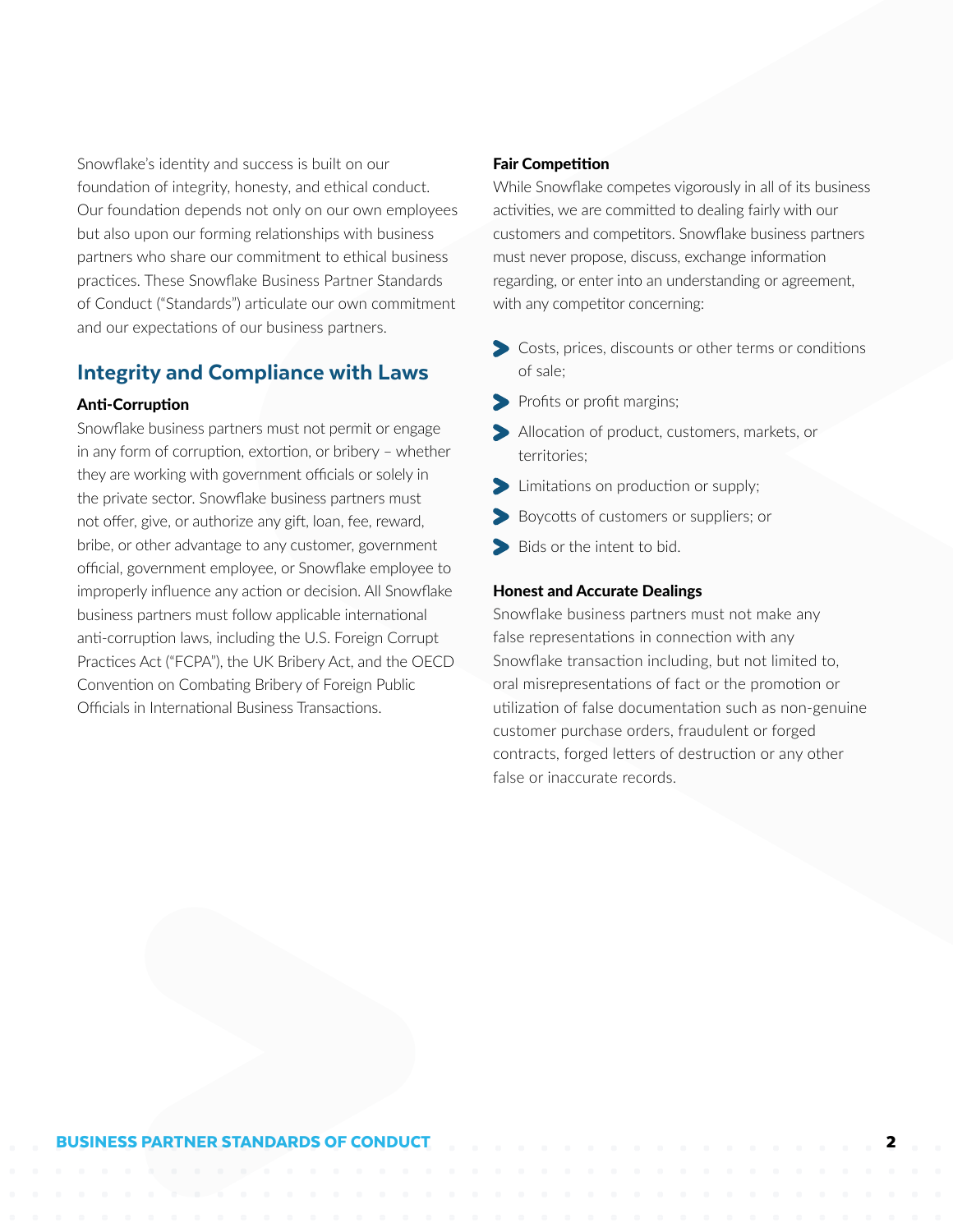## Conflicts of Interest

Snowflake business partners must avoid activities that create or appear to create actual or potential conflicts of interest between their own interests and the interests of Snowflake. Snowflake business partners must not offer or provide gifts or excessive hospitality or entertainment to any Snowflake employee or customer or their families to obtain or retain business or to influence a decision. Snowflake employees and their family members may not hold any significant economic interest in any entity that does business with Snowflake, and business partners are required to avoid such relationships with Snowflake employees. Snowflake business partners may not engage in reselling to a government customer when the business partner has already provided consulting services to the government customer advising on the procurement of services that Snowflake provides.

Snowflake business partners must proactively raise actual or potential conflicts of interest with Snowflake so that the situation can be evaluated and addressed appropriately.

# Export Controls

U.S. and international trade laws control (a) where Snowflake may send or receive its products and services, and (b) to whom Snowflake may sell its products and services. Snowflake business partners must strictly comply with applicable international trade laws and regulations.

#### Intellectual Property and Confidential Information

Snowflake business partners may only use Snowflake's intellectual property, such as trade secret information, copyrights, patents and trademarks, in a manner permitted under their contract with Snowflake and may not misappropriate or infringe the intellectual property rights of others. Snowflake business partners must not

misuse any trade secrets or proprietary or confidential information of Snowflake or of others for their own purposes or disclose such information to unauthorized third parties. Snowflake business partners must notify Snowflake if they become aware of any unauthorized use of the Snowflake intellectual property.

#### Responsible Sourcing of Elements

Snowflake business partners must take reasonable measures to determine whether the products they supply to us contain tantalum, tin, tungsten, or gold, and, if so, implement supply chain due diligence processes to identify the sources of these metals and to support efforts to eradicate the use of minerals that finance – directly or indirectly -- armed conflict in the Democratic Republic of Congo or adjoining countries.

# Environmental Standards

Snowflake business partners are expected to have a systematic approach to the management of risks associated with the environment – including the risk of regulatory non-compliance and reputational loss associated with poor product stewardship.

#### Permits and Registrations

Snowflake business partners must obtain all required environmental registrations, permits, and approvals and comply with applicable reporting requirements.

#### Conservation of Resources

Snowflake encourages its business partners to proactively take steps to reduce waste whenever practicable, including increasing recycling of materials, avoiding the use of unnecessary packing materials, and conserving scarce resources.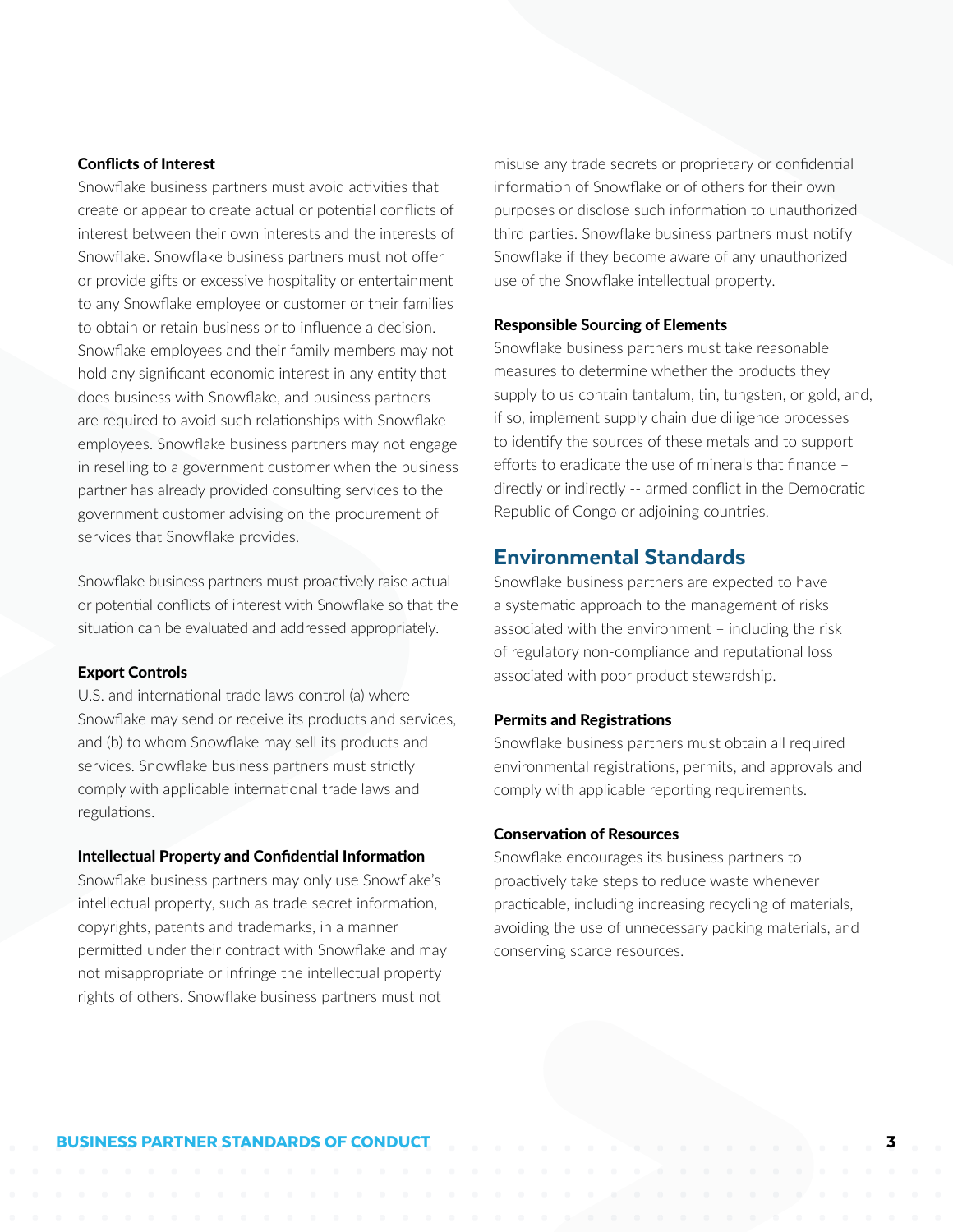# Labor Standards

Snowflake business partners and their suppliers must only engage in labor practices that comply with applicable laws, including anti-human trafficking laws.

# Freely Chosen Employment

Snowflake business partners and their suppliers must not use forced, bonded, or indentured labor or involuntary prison labor. Our business partners must only utilize labor where the individuals performing such labor have freely chosen such employment – their workforce must not be a result of slavery or the trafficking of persons. Our business partners and their suppliers should not transport, harbor, or recruit vulnerable persons by means of threat, force, coercion, abduction, or fraud.

# Labor Conditions

Snowflake business partners must:

- NOT engage in child labor (the term "child" refers to any person under the minimum legal age for employment where the work is performed);
- Pay applicable legal wages and enable employees to work hours that comply with local laws;
- S Comply with applicable safety and health laws, regulations, policies, and procedures and provide working conditions that meet local health and safety standards; and
- Validate and review all relevant documentation prior to employment of a worker to ensure that all employees have the legal right to work in their local.

# Diversity and Non-Discrimination

Snowflake business partners must not unlawfully discriminate in employment opportunities or practices on the basis of gender, race, color, religion, age, citizenship, sexual orientation, gender identity, gender expression, marital status, pregnancy, national origin, ancestry, physical or mental disability or condition, or any other protected class under applicable laws.

# Freedom from Harassment

Snowflake business partners must never allow unlawful harassment, bullying, or physical punishment in the workplace. This would include any conduct that may foster an offensive or hostile work environment, such as unwelcome or unsolicited sexual advances, threats of physical harm or violent behavior, or use of discriminatory slurs or inappropriate remarks or jokes.

# Application of The Standards

## Applicability

These Standards apply to all Snowflake business partners, including our distributors, resellers, solution and consulting partners, alliances partners, suppliers, vendors, and service providers.

#### **Certification**

Where required by Snowflake, each business partner covered by these Standards shall have an authorized representative certify that he or she has read and understood these Standards and commits the Snowflake business partner to complying with these Standards.

#### BUSINESS PARTNER STANDARDS OF CONDUCT 4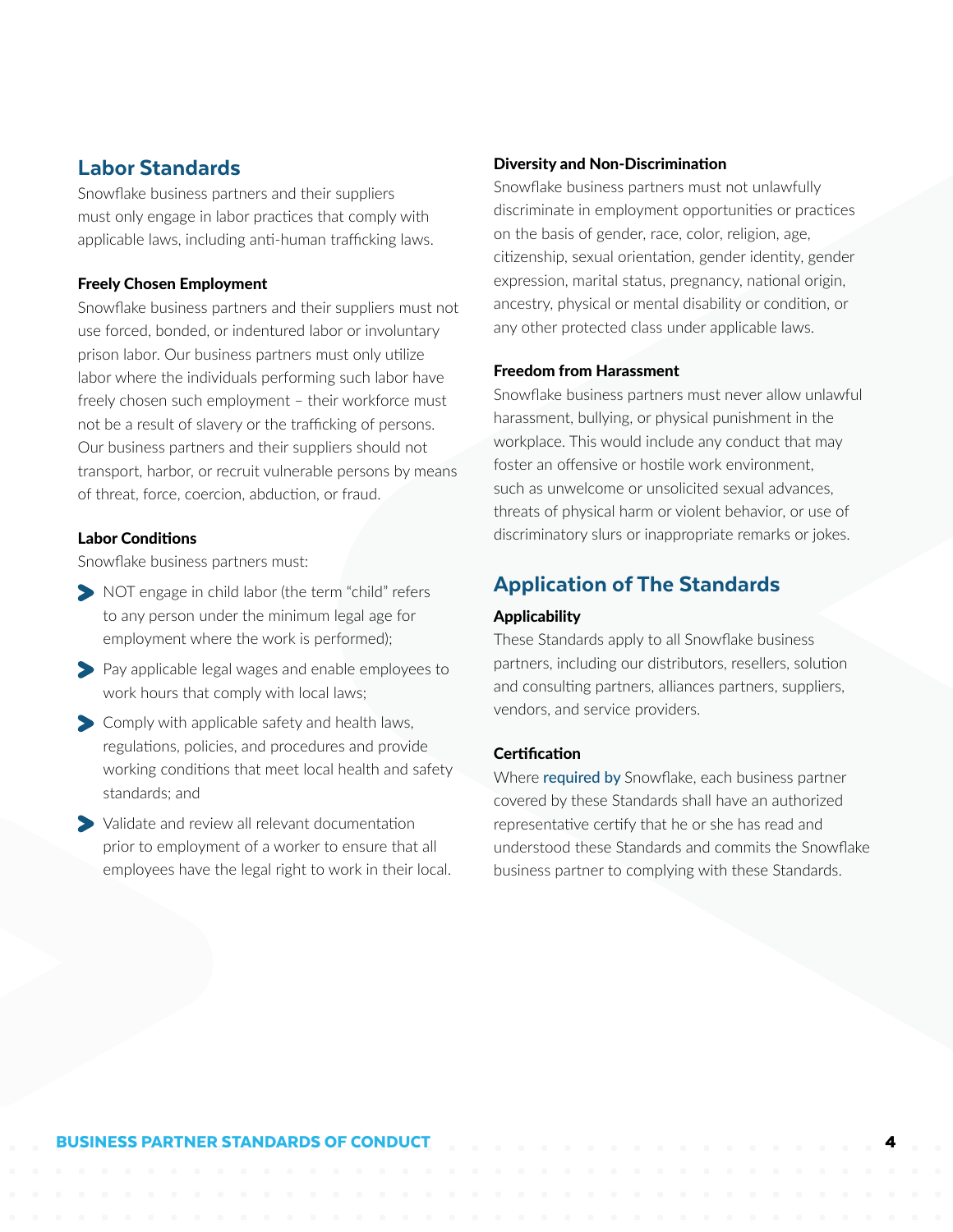## Monitoring and Application

Snowflake may audit compliance with these Standards or appoint a third party to conduct an audit. Any violations will be reported to the Snowflake business partner's management for their attention and, if appropriate, corrective action. It is the intention of Snowflake to terminate its relationship with any business partner who does not comply with these Standards or, upon discovery of noncompliance, does not commit to a specific plan to achieve compliance. In addition, violations may be reported to the law enforcement authorities when appropriate.

#### Raising Issues and Concerns

It is our expectation that our business partners will report any violation of laws, rules, regulations, or these Standards in connection with a Snowflake transaction or engagement immediately to the Snowflake Legal Department. We expect that our business partners will not retaliate against anyone who, in good faith, reports a violation or suspected violation or assists in an inquiry into such a report.

The Snowflake Legal Department can be reached directly by email:

# **Email: legal@snowflake.com**

If you prefer to remain anonymous, you can also report your concerns through the Snowflake Whistleblower Hotline by phone or via the following website: **Phone: 1 (844) 476-9147 URL: snowflake.ethicspoint.com**

If you report anonymously, Snowflake will protect your anonymity to the extent possible, but cannot guarantee it.

# Adoption and Amendment History

Adopted: April 22, 2019 Policy Owner: Chief Legal Officer